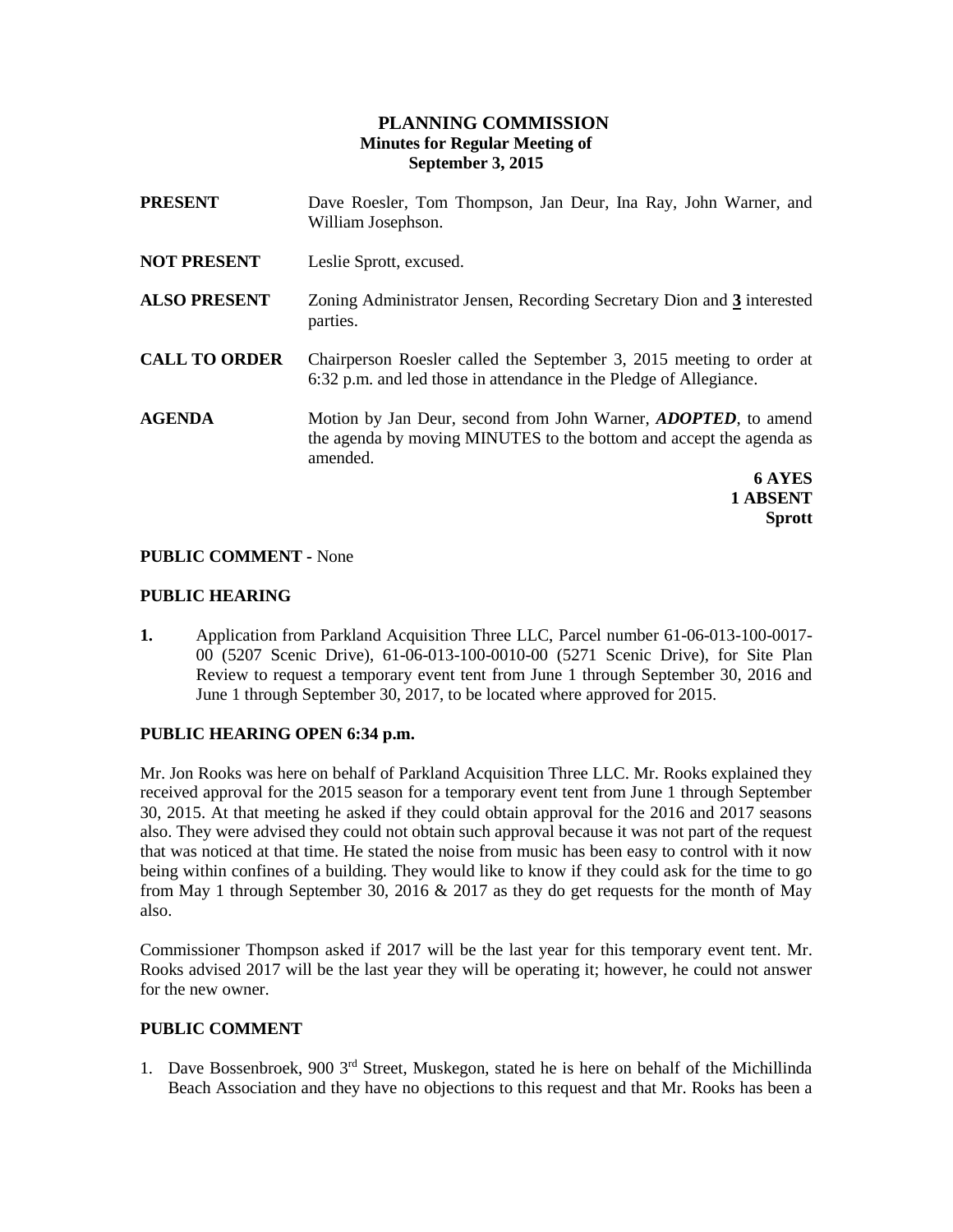very good neighbor this past year. He thanked the Planning Commission for their

### **PUBLIC HEARING CLOSED 6:41p.m.**

involvement in this matter.

Most Commissioners do not believe it would be an issue to approve the temporary event tent from May 1 through September 30 instead of June 1 through September 30, however, Commissioner Josephson stated he wondered if that would create an issue for those noticed. Chairperson Roesler stated he did not believe that would be an issue when most in that area probably do not arrive until June anyway.

> Motion by John Warner, second from Jan Deur, *ADOPTED*, to grant site plan amendment for the approval for a temporary event tent from May 1 through September 30, 2016 and 2017 to be located where approved in 2015.

**6 AYES 1 ABSENT Sprott**

## **NEW BUSINESS**

**1.** Request from Duke Yeager with Faulk & Foster on behalf of Verizon Wireless, for a 6 month extension for the Special Land Use Permit approved August 18, 2014, according to Article XIV SPECIAL LAND USES, Section 14.02 Application and Review Procedures (G.1.) for the proposed construction of a 195' monopole cell tower on vacant parcel number 61-06-118-400-0001-00, owned by Fruitland Township, located on Nestrom Road in the Low Density Residential zoning district.

Commissioner Deur gave brief update that the request for extension was received prior to the August 18 expiration date. Since the extension was requested and after this was placed on the agenda the building permit has also been issued, however, he believes it would be better to allow the extension in case there is ever a question about whether the Planning Commission approved it.

> Motion by Jan Deur, second from John Warner, *ADOPTED*, to grant a 6 month extension for the Special Land Use Permit approved August 18, 2014, as requested.

**6 AYES 1 ABSENT Sprott**

#### **OLD BUSINESS**

### **1. Reports from Sub-Committees**

 **Fences, walls, hedges, berms and screens language in Lakefront Districts (subcommittee is Commissioners Warner, Sprott and Josephson)**

Proposed language is on list of things ready for Public Hearing.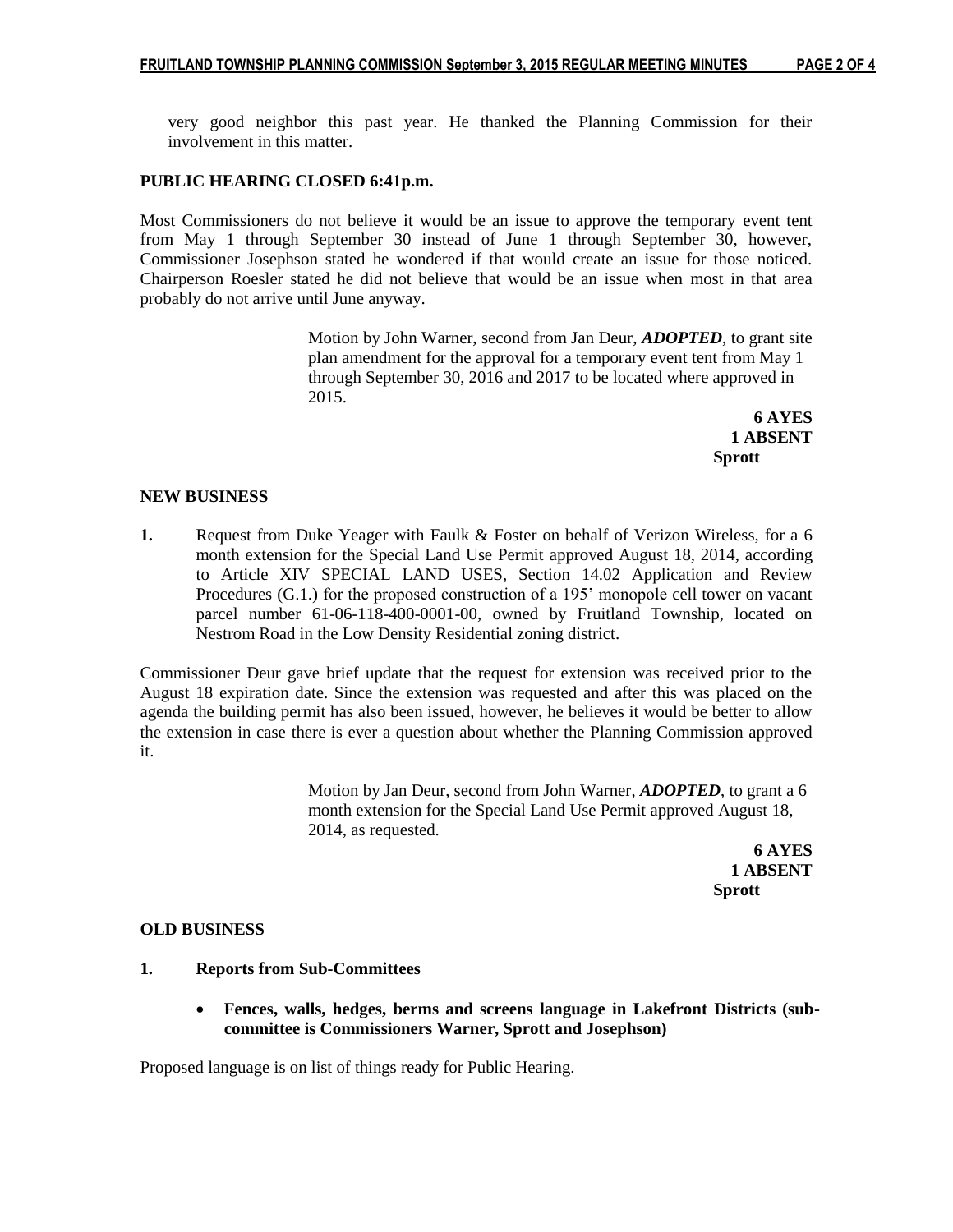# **Zoning for Sylvan Beach (sub-committee is Commissioners Sprott, Thompson, Warner and representative from Sylvan Beach)**

Recording Secretary Dion advised that before Zoning Administrator Sandel retired he met with Sylvan Beach Attorney Bill Sininger, Charlie Deupree and a few others from Sylvan Beach. She did not attend the meeting but will see if she can get an update and report next month.

# **Lakeside Inn (sub-committee is Chairperson Roesler, Commissioners Deur and Warner)**

Chairperson Roesler asked Commissioners to take time to review the proposed language from Planner Tim Johnson dated September 2, 2015, make notes for discussion and send any questions to him within 10 days and he will try and get answers when meeting with Planner Johnson and Attorney Even. He asked them to pay close attention to the proposed language; the Township Board has a lot of authority over this.

# **2. Master Plan Review**

Commissioner Deur and Recording Secretary Dion met and after revising the document it was sent in packets for review by Commissioners. Commissioner Deur provided an open issues list dated September 3, 2015, with things that need discussion.

Consensus of Commissioners was to schedule a work session on Saturday, September 12, 2015 at 9:30 a.m. for the purpose of Master Plan discussion.

**MINUTES** Motion by Jan Deur, second from John Warner, *ADOPTED*, to accept the June 3, 2015 meeting minutes as written.

 **6 AYES 1 ABSENT Sprott**

# **COMMISSIONERS COMMENTS**

Chairperson Roesler advised that Building Official Chris Hall has requested that the existing definition of Dwelling, or Dwelling Unit be amended. The following is how it reads:

Any building or portion thereof having cooking and housekeeping facilities, which is occupied wholly as the home, residence or sleeping place of one (1) family, either permanently or transiently. A motor home, trailer coach, garage, automobile chassis, tent, or portable building shall not be considered a dwelling. In case of mixed occupancy, where a building is occupied in part as a dwelling unit, the part so occupied shall be deemed a dwelling unit and shall comply with the applicable provisions of this Ordinance.

Building Official Hall would like to see the underlined words removed. He believe those words can be misconstrued and he is seeing Accessory Buildings being built like houses sometimes meaning there can be as many as three dwellings on one parcel.

Consensus of Commissioners is to have Zoning Administrator Jensen review language from other townships, speak with Building Official Hall and report back.